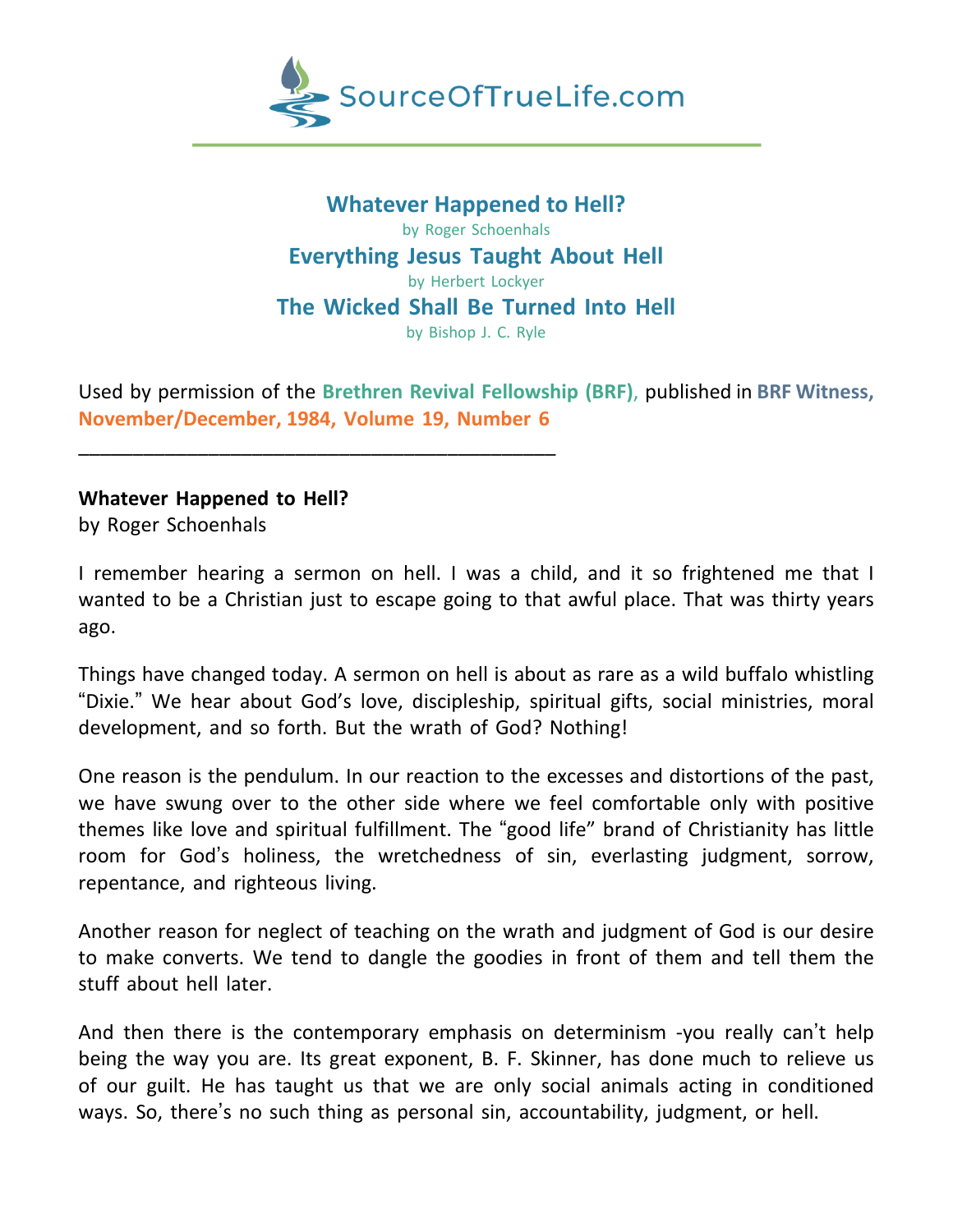One of the strongest influences leading us away from a serious view of hell is the philosophy of humanism. Man is good. At his best, he would never let a fellow human being suffer. And since God is better than man, He would certainly not allow any of His creatures to suffer eternally in hell! This line of reasoning presented itself in a TV news special on being "born again." Bill Moyers zeroed in on the question of hell with a Christian teenager: "I know people who are moral and good and who do not claim to be born again. How could a good God allow them to go to hell?"

The young man shrugged his shoulders and answered, "That's what the Bible says." And so you see, now we come to the basic issue  $-$  the Bible. Do we believe it? Is it the Word of God?

The pendulum, easy believism, determinism, humanism – these are all peripheral. At the core is a breakdown of Biblical authority. The less authority people ascribe to the Scripture, the less seriously people take the teachings on hell.

We can play our games with the Bible, sidestepping and distorting passages that conflict with contemporary thought. We can try to tunnel under, go over, or steer around references that offend our human sensitivities. We can ignore, pretend, and even cast aside. But does that change anything? The Word of God remains true. Forever.

The church's calling is not to judge and distort the Word; it is to believe it and to declare it to a crooked and perverse generation. The *entire* Word. Even the parts about hell.

Jesus believed in hell. Get a Bible and look up the references. **Matthew 5:22; Matthew 8:12; Matthew 13:42; Matthew 24:51; Matthew 25:41,46; Mark 9:43-47; Luke 12:5; Luke 16:23-24; John 5:29.** Jesus didn't mince words. He talked more about hell than about heaven.

Hell was prepared for the devil and his angels. It was never intended for man. We sentence ourselves to hell by going against God's plan for our salvation. He is "not wishing that any should perish, but that all should reach repentance" **(2 Peter 3:9).**

Hell is horrible. The way we throw that word around today only dilutes our understanding of the actual conditions. Even the analogies in Scripture (lake of fire, bottomless pit, gnashing teeth) do injustice to the reality of being cut off from all that is good and true.

Hell is eternal. The teaching of a temporary punishment is a perversion of the truth. Jesus clearly declared that hell is final and forever. I'm not *calling* for a return to the old days when preachers, like Jonathan Edwards, dangled their listeners over the fiery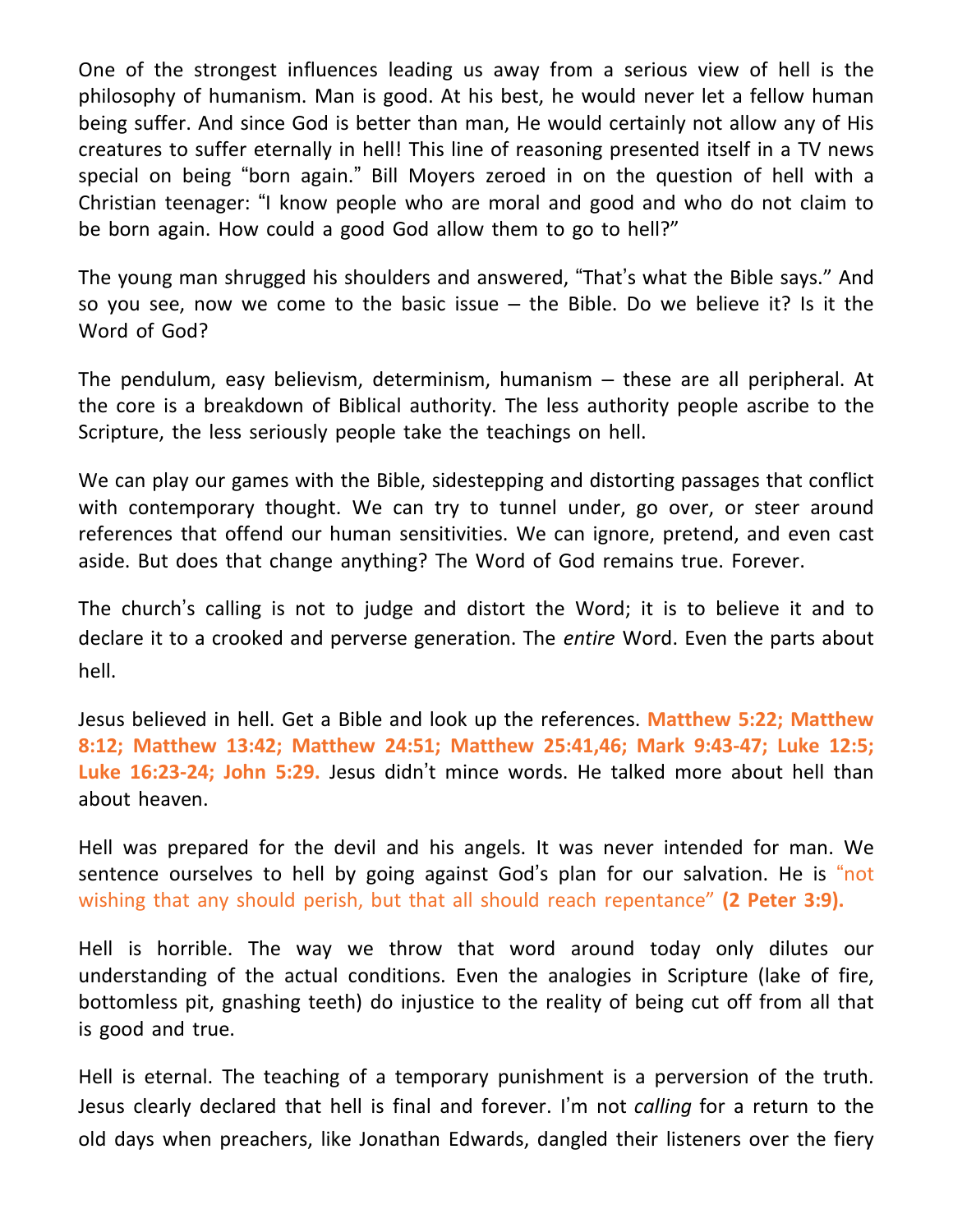lake of hell. And I'm not *urging* for a reduction of our teaching and preaching on God's love. I'm *pleading* for balance and for the whole picture: love which includes the necessary dimension of His holy wrath.

What happens when the church takes seriously the Biblical teaching on hell? A soberness fills our thinking and praying. A sense of urgency grips us. We proclaim salvation earnestly. Recognizing the holy and just nature of God, we show greater concern for righteous living. We flee from evil and from all that is impure. We desire to be filled with the Holy Spirit.

And, most important, when we take seriously the Biblical teaching on hell, we gain a more clear understanding of the love of God. It's only when we see the awfulness of sin and how much God hates it, that we fall more deeply in love with the pure Son of God who took upon Himself the sins of the whole world that we might be saved from guilt and delivered from the wrath of a holy God. God's love is hollow without hell.

Adapted from an article published by Light and Life Press, copyright 1977.

Used by permission.

## **Everything Jesus Taught About Hell**

By Herbert Lockyer

From the record of our Lord's ministry among human beings, we discover that some of the most solemn utterances about the eternal woe of the lost fell from the lips of Him who died that people might not perish. No matter how men may try to do away with hell, it is still in existence and was a grim reality to Jesus who constantly warned his hearers of its terrors. It is true that some of His descriptions of the place of final punishment may be figurative, but still, they indicate a dreadful reality. The words He used all imply utter and hopeless ruin and reveal how candid He was when speaking of the eternal destiny of those rejecting Him and His witness. It was the Saviour – who came as the personification of divine love – that spoke of:

"The broad way that leadeth to destruction" **(Matthew 7:13)**

"Outer darkness" **(Matthew 8:12; Matthew 22:13; Matthew 25:30)**

"Unquenchable fire" **(Mark 9:43-44)**

"Wailing and gnashing of teeth" **(Matthew 13:42,50)**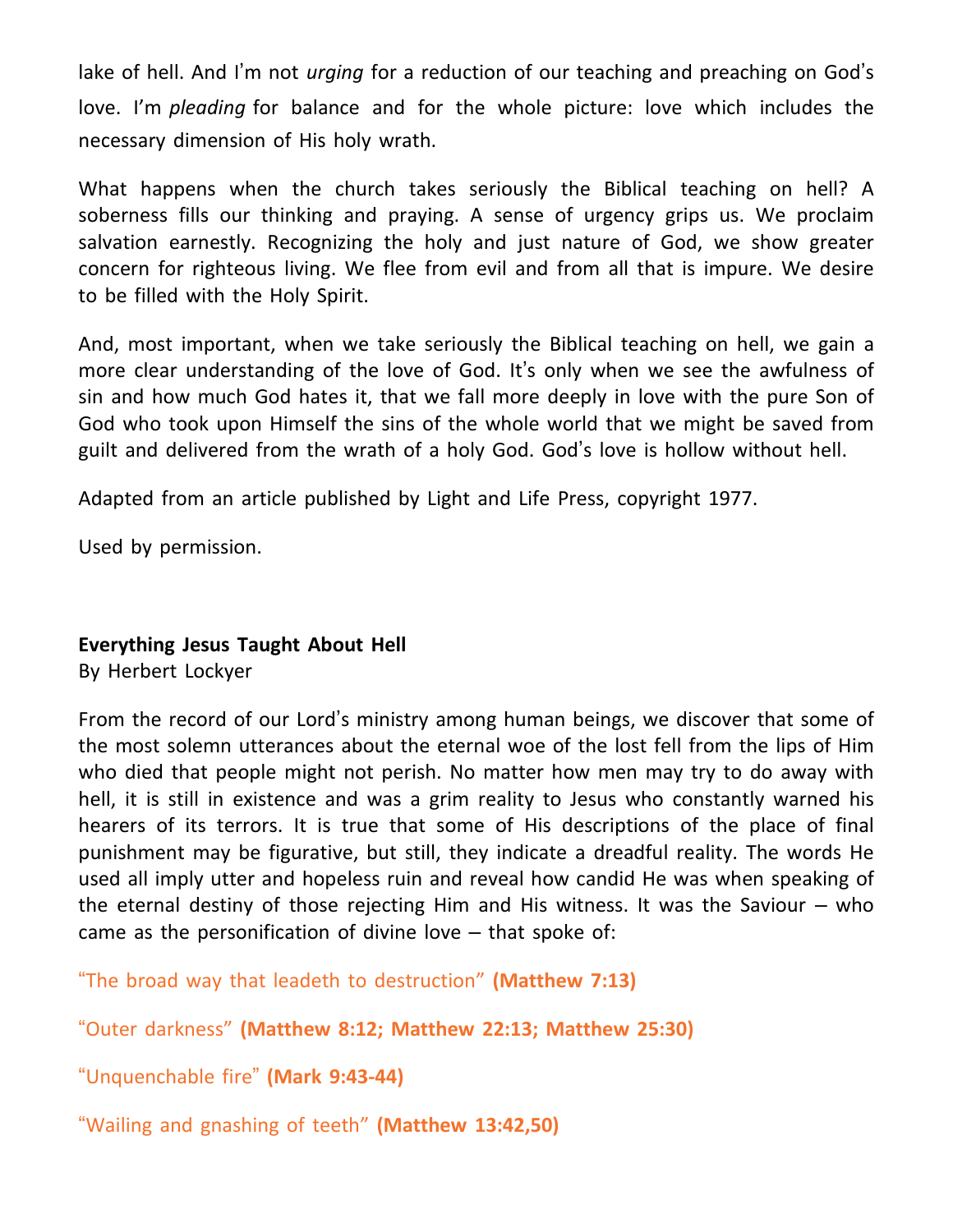## "The whole body cast into hell" **(Matthew 5:29-30).** "Everlasting fire" **(Matthew 25:41, 46)**

Yet, speaking so faithfully of the reality, the fearfulness, and the eternity of God's just retribution, Jesus always displayed His matchless love and His unlimited grace – for it was the contemplation of the sinner's doom that caused His tears. Can you not hear the sob of unwanted love in His plea: "How often would I have gathered thy children together as a hen doth gather her brood under her wings, *and ye would not"* **(Luke 13:34)?**

It is not generally realized that Jesus spoke more frequently of the place of woe than of the abode of eternal peace. His most graphic and detailed representation of the place, originally prepared for the devil and his angels, is the illustration He used for the rich man and Lazarus. The rich man is tormented in hell's flame, not because he was rich, but because his soul's deepest interests were neglected. He prays in agony for a drop of water to cool his tongue, but his suffering and despair are increased tenfold by the sight of the felicity of the beggar whom he had despised and neglected, now at a heavenly banquet – and also by the fact that a great gulf *is fixed* between paradise and perdition. There is no purgatory in which the rich man could cleanse himself of his sins and errors, and then recline on Abraham's bosom. Hell, as we understand it from the teaching of Jesus, means *eternal* separation from God.

What must be borne in mind is that God is not willing that any should perish but that *all* should come to repentance **(2 Peter 3:9)** and therefore, never *sends* sinners to hell. The eternal punishment of the wicked is not arbitrarily imposed by God but is the inevitable outcome of sin itself. The path to hell is the sinner's own self-chosen course, being left by God to reap the full and dire consequences of sin. Having persistently separated themselves from God, sinners who die in their sin, banish themselves from His presence and abandon themselves to reap the full harvest of their own evil character and of their rejection of Calvary's provision for their sin. God wills that all persons should be saved **(I Timothy 2:4),** but to the wicked, Jesus was obliged to say: "Ye will not come to me that ye might have life" **(John 5:40; see also John 3:19).** Although Jesus was the Son of God "with power," He *never compelled* submission. The Lord's invitation is, "If any man will." Because He died that all persons might be forgiven all their sin, Jesus gives us not *a* chance, but *every* chance to accept His gift of eternal life.

The terribleness of the sayings of Jesus about hell are all the greater when we remember that there is no hint of the termination of the sinner's doom. Why did Jesus not safeguard His words from misapprehension, if behind them, there lay an assurance of restoration and mercy after the grave? The fact is that when Jesus used the word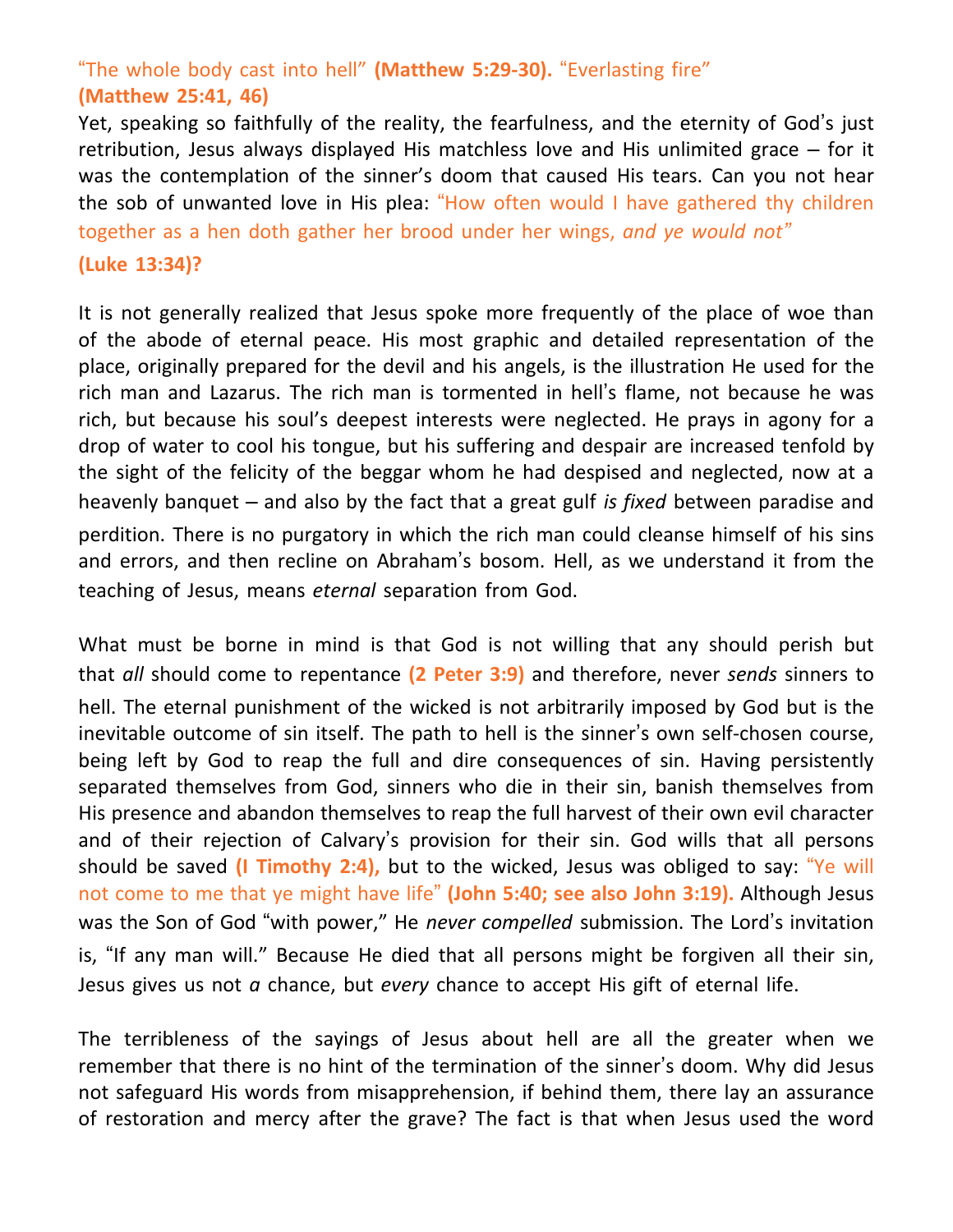"eternal" – whether of eternal life or of eternal damnation – He meant a finality of state. Sometimes when people fail to reconcile the Saviour's love with His teaching on hell  $-$  they drop one of the concepts  $-$  but usually it is the teaching on hell which is dropped. Yet He who taught that "God so loved the world," also declared that if human beings fail to believe in His bountiful provision for their sin, then they must "perish" – which means not annihilation , but eternal banishment from His presence (John 3:16).

It is our obligation to preach the *woes* of Scripture as well as the *blesseds,* but when it comes to warning sinners to "flee the wrath to come," may it be with tears in our voices. This was how Paul preached **(Philippians 3:18).** May compassion of heart be ours as we warn the sinner of the peril of being forever lost!

Adapted from Chapter 5 of the book, *Everything Jesus Taught (Volume 5),* published by Harper & Row, 1976. Used by permission.

## **The Wicked Shall Be Turned Into Hell**

By Bishop J. C. Ryle

Let others hold their peace about hell if they will. I dare not do so. I see it plainly in Scripture and I must speak of it. I fear that thousands are on that broad road that leads to hell, and I would arouse them to a sense of the peril before them. What would you say of the person who saw his neighbor's house in danger of being burned down, but never raised the cry of "Fire"? Can it be in bad taste to speak of hell? It is a matter of charity to warn people of their danger. It is my duty to declare all the counsel of God. If I never spoke of hell, I should think I had kept back something that was profitable and should look on myself as an accomplice of the devil.

Beware of new and strange doctrines about hell and the eternity of punishment. Beware of manufacturing a God of your own  $-$  a God who is all love, but not holy  $-$  a God who has a heaven for everybody, but a hell for none  $-$  a God who can show good and bad to be side for side in time but will make no distinction between good and bad in eternity. Such a God is an idol of your own – as true an idol as was ever molded out of brass or clay. The imagination of your own mind has made him. He is not the God of the Bible, and aside from the God of the Bible, there is no God at all. Your heaven would be no heaven at all. A heaven containing all sorts of characters mixed together indiscriminately, would be miserable discord indeed. There would be little difference between it and hell. Ah, reader, there is a hell! Take heed lest you find it out too late.